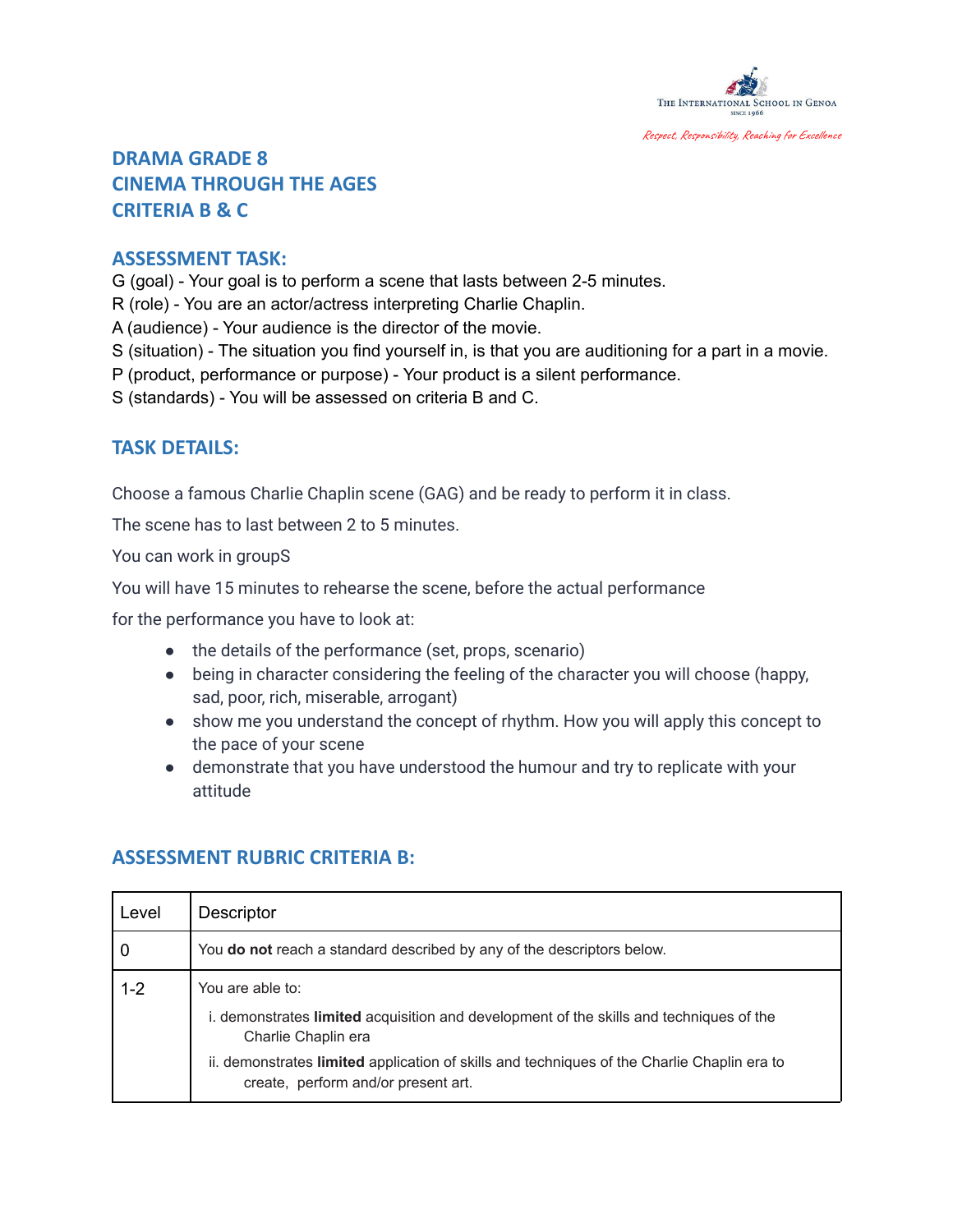

Respect, Responsibility, Reaching for Excellence

| $3 - 4$ | You are able to:                                                                                                                               |
|---------|------------------------------------------------------------------------------------------------------------------------------------------------|
|         | i. demonstrates <b>adequate</b> acquisition and development of the skills and techniques of the<br>Charlie Chaplin era                         |
|         | ii. demonstrates adequate application of skills and techniques of the Charlie Chaplin era to<br>create, perform and/or present art.            |
| $5-6$   | You are able to:                                                                                                                               |
|         | i. demonstrates <b>substantial</b> acquisition and development of the skills and techniques of the<br>Charlie Chaplin era                      |
|         | ii. demonstrates <b>substantial</b> application of skills and techniques of the Charlie Chaplin eram<br>to create, perform and/or present art. |
| $7-8$   | You are able to:                                                                                                                               |
|         | i. demonstrates excellent acquisition and development of the skills and techniques of the<br>Charlie Chaplin era                               |
|         | ii. demonstrates excellent application of skills and techniques of the Charlie Chaplin era<br>to create, perform and/or present art.           |

## **ASSESSMENT RUBRIC CRITERIA C:**

| Level       | Descriptor                                                                                                                                     |
|-------------|------------------------------------------------------------------------------------------------------------------------------------------------|
| $\mathbf 0$ | You do not reach a standard described by any of the descriptors below.                                                                         |
| $1 - 2$     | You are able to:                                                                                                                               |
|             | i. presents a limited outline of an artistic intention, which may lack clarity or feasibility in the<br>chosen scene                           |
|             | ii. presents a <b>limited</b> outline of alternatives, perspectives, and imaginative solutions in the<br>chosen scene                          |
|             | iii. demonstrates limited exploration of ideas through the developmental process, which<br>may lack a point of realization in the chosen scene |
| $3 - 4$     | You are able to:                                                                                                                               |
|             | i. presents an <b>adequate</b> outline of a clear and/or feasible artistic intention in the chosen<br>scene                                    |
|             | ii. presents an <b>adequate</b> outline of alternatives, perspectives, and imaginative solutions in<br>the chosen scene                        |
|             | iii. demonstrates <b>adequate</b> exploration of ideas through the developmental process to a point<br>of realization in the chosen scene      |